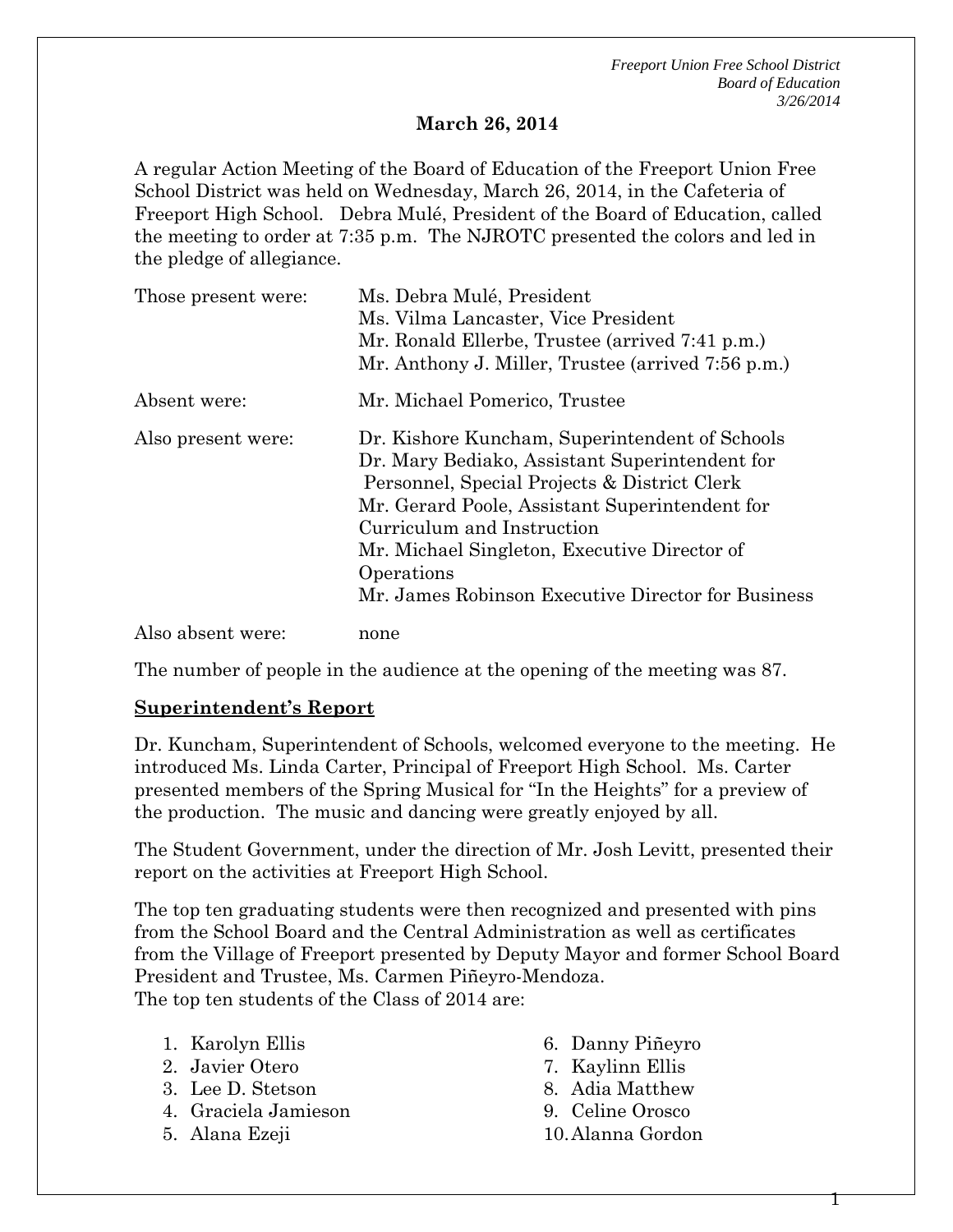Physics Olympiad Winner, Cory Nezin, was recognized and presented with a pin from the Superintendent and School Board President, Ms. Mulé.

L I Science & Engineering 2014 Middle School Fair first place winner, Leah Hochman was recognized and invited to the podium to speak about her winning project.

The Superintendent then introduced Mr. Jonathan Bloom, Director of Athletics who shared some wonderful things:

- **Brianna Taylor** finished 2nd in the 55 and 300 meter events at the Conference Championships. She competed on the intersectional relay team at the New York State Winter Track Championships at Cornell University. The team finished 6th. Brianna earned All-Conference honors this year.
- **Alyssa Wiscovitch, Darlin Oliva and Anthony Brennan** competed at the New York State Rifle Championships at West Point. The Section VIII Rifle team placed second in the cartridge division. The Freeport team also earned most improved rifle team in the county. Alyssa and Darlin earned All County honors this year. Alyssa is a Scholar Athlete – meaning she carried a 90 or above avg. during her season.
- **Julius Diaz** won 43 matches on the season, which is a new school record. He competed in the 160lb weight class at the New York State Wrestling Championships in Albany, NY. He finished in  $6<sup>th</sup>$  place. Julius earned All-State honors this year and is a Scholar Athlete.
- **Yalitza Rodriguez** competed on the Section VIII All Star team at the New York State Bowling Championships in Babylon, NY. The team came in 6th place. Yalitza earned the Sportsmanship Award and All County Honors and is a Scholar Athlete. She was named top bowler at the holiday tournament and won the Long Island High School Doubles tournament with partner Kaylinn Ellis.
- **Jonathan Ruiz** finished in the top ten at the Nassau County Swimming Finals in the 100 fly event, held at the Nassau County Aquatic Center. He set a new school record in the 200 individual medley and earned All County Honors. He was also voted as the Conference 3 swimmer of the year by the coaches association.

The Superintendent and the President of the Board of Education presented the athletes with Champion pins.

Mr. Bloom thanked Teachers, Coaches, Parents, Principals, Administrators and the Board for their support.

Dr. Kuncham gave a brief update on the proposed budget for the 2014-2015 school year. He introduced Mr. Gerard Poole, Assistant Superintendent for Curriculum and Instruction. Mr. Poole shared a power point presentation as attached.

The Superintendent asked everyone to continue their advocacy and to support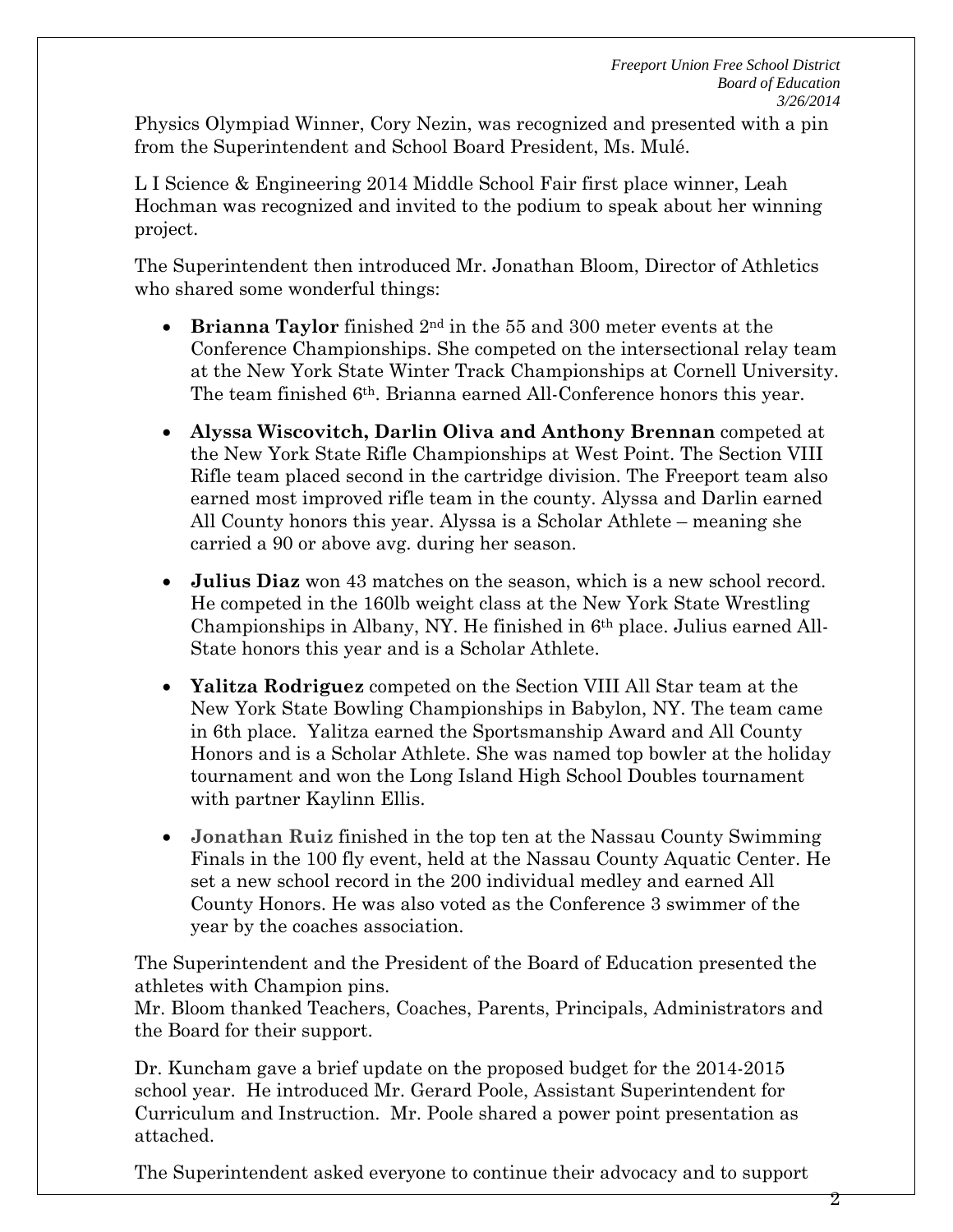public education. He also congratulated the retirees and remarked that they gave over 500 years' cumulatively of service to Freeport Public Schools and the children of Freeport.

# **Questions from the Public**

The public was given the opportunity to address the Board of Education. Each speaker was allowed to address the Board for four minutes on the Agenda only. The Board and administration addressed the comments from the public.

## **Items for Action**

On a motion by Ms. Lancaster and a second by Mr. Miller the following items were approved on a Consent Agenda. The vote was unanimous, Ellerbe, Lancaster, Miller and Mulé.

## **Acceptance of the Minutes**

**BE IT RESOLVED** that the Board of Education of the Freeport Union Free School District hereby accepts the minutes of the following meetings as written:.

February 11, 2014; March 5, 2014; March 12, 2014 Hearing; March 12, 2014.

## **Leave of Absence**

**BE IT RESOLVED**, that the Board of Education of the Freeport Union Free School District hereby grants a request for leave of absence as listed below:

**Beulah Gibson,** Food Service Helper, effective April 24, 2014 through June 30, 2014 for health reasons.

**Elizabeth De Salvo,** full-time Teaching Assistant, effective March 11, 2014 through March 30, 2014, for health reasons. **Resignation of Staff**

**BE IT RESOLVED**, that the Board of Education of the Freeport Union Free School District hereby accepts the letter(s) of resignation from the following staff member(s) as listed below:

**Vivian Buckles**, Food Service Helper, effective February 24, 2014, for personal reasons.

**Naviah Ponce Paz**, Assistant Principal, effective March 14, 2014, for personal reasons.

**Diane Shanley,** Typist Clerk (10 Month), effective March 7, 2014, for personal reasons.

**Appointment of Instructional Staff - Probationary**

**BE IT RESOLVED**, that the Board of Education of the Freeport Union Free School District, upon the recommendation of the Superintendent, hereby appoints the individuals listed in the attached Appointment of Staff Report - Temporary, in accordance with the rules of the Board of Regents. These individuals shall possess appropriate certification allowing them to serve as teachers in the public schools of New York.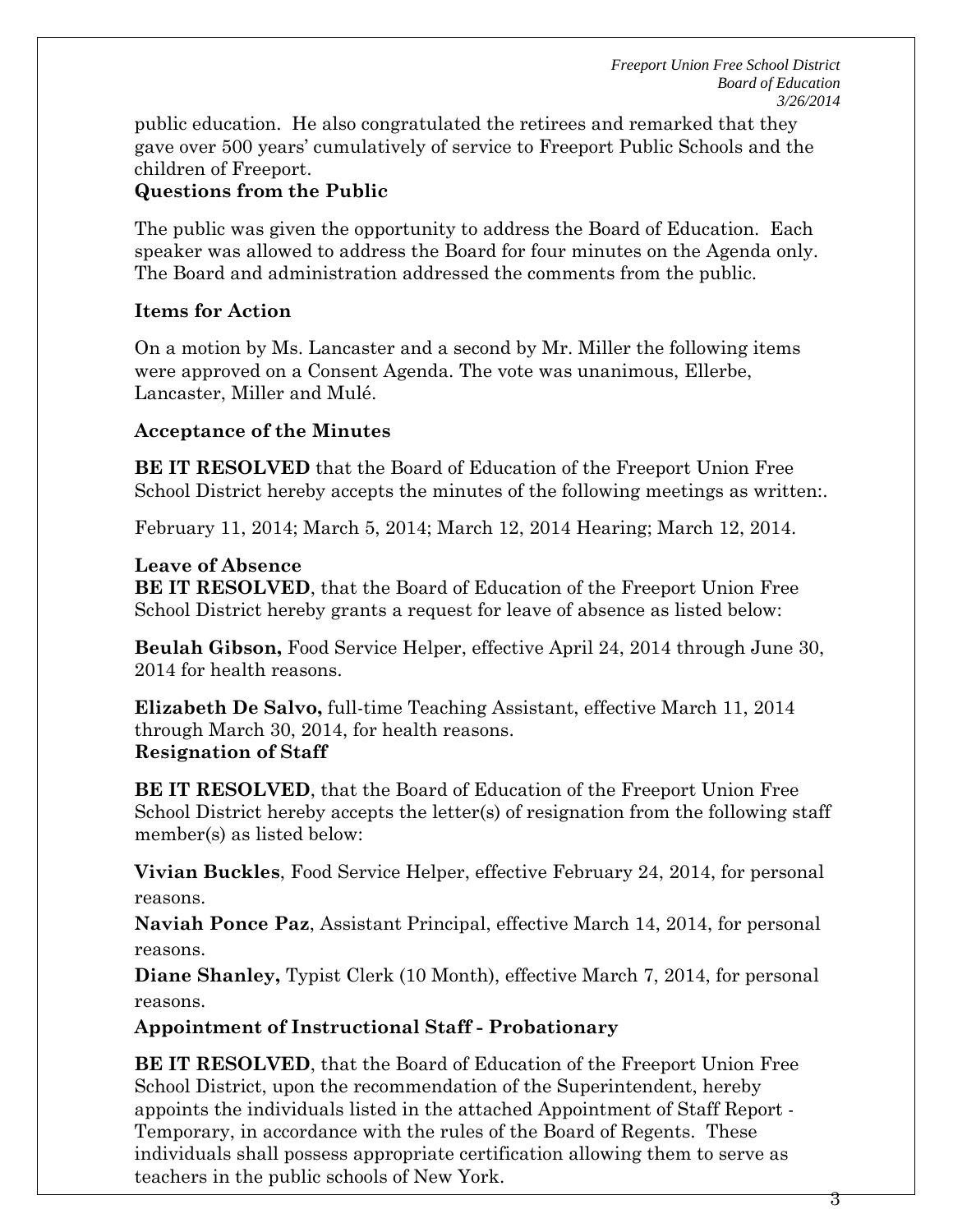4

**Nilda Gentile**, full-time Teacher Aide, (replacing A. Duarte Morales, resigned) a probationary appointment effective February 24, 2014 for a period of 26 weeks upon Civil Service approval. Compensation for this position will be according to the FTAA Contract at \$14,791. Assignment: New Visions.

**Genesis Martinez.** full-time Teaching Assistant, (replacing S. Torres, resigned) a probationary appointment effective March 10, 2014, with anticipated tenure March 10, 2017. Compensation for this position will be according to the FTAA Contract at \$17,226. Assignment: Atkinson.

**Melissan Urias,** full-time Teaching Assistant, (replacing M. D'Alto, resigned) a probationary appointment effective March 24, 2014, with anticipated tenure March 24, 2017. Compensation for this position will be according to the FTAA Contract at \$19,226. Assignment: Atkinson.

## **Appointment of Staff-Non-Instructional**

**BE IT RESOLVED**, that the Board of Education of the Freeport Union Free School District hereby appoints the individuals as listed, in accordance with Civil Service Rules and Regulations.

**Donna Riso**, Typist Clerk (12 Month), (replacing M. Aviles, retired) a probationary appointment effective March 24, 2014 for a period of 26 weeks upon Civil Service approval. Compensation for this position shall be according to the Clerical Salary Schedule at \$37,166. Assignment: Bayview.

### **Co-curricular Appointments**

BE IT RESOLVED, that the Board of Education of the Freeport Union Free School District, upon the recommendation of the Superintendent, hereby appoints the individuals listed below, in accordance with the rules of the Board of Regents. These individuals shall possess appropriate certification allowing them to serve as teachers or other staff in the public schools of New York for the 2013- 2014 School Year.

| *************                                       |                |          |                             |       |  |
|-----------------------------------------------------|----------------|----------|-----------------------------|-------|--|
| <b>New Visions</b>                                  |                |          | <b>Duties</b>               |       |  |
|                                                     |                |          | Destination Imagination     |       |  |
| Susan Gonzalez                                      |                | \$1,247  | Afterschool program         |       |  |
|                                                     |                |          | Destination Imagination     |       |  |
| Ruth Breidenbach                                    |                | \$1,247  | Afterschool program         |       |  |
| <b>BAYVIEW SCHOOL</b>                               |                |          | <b>Duties</b>               |       |  |
| Wendy Garcia – Teacher Aide<br>\$272.40             |                | clerical |                             |       |  |
| <b>JOHN W. DODD</b>                                 |                |          | <b>Duties</b>               |       |  |
| Lori Cohen                                          |                | \$311.58 | <b>ELA Saturday Academy</b> |       |  |
| <b>Freeport High School Spring Musical Advisors</b> |                |          |                             |       |  |
| Robert Yarmola                                      | Producer       |          | <b>FHS</b>                  | 1,768 |  |
| Michael LaSorsa                                     | Orchestra Prep |          | <b>FHS</b><br>1,158         |       |  |

### **21ST CENTURY COMMUNITY LEARNING CENTERS AFTER SCHOOL ACADEMIES**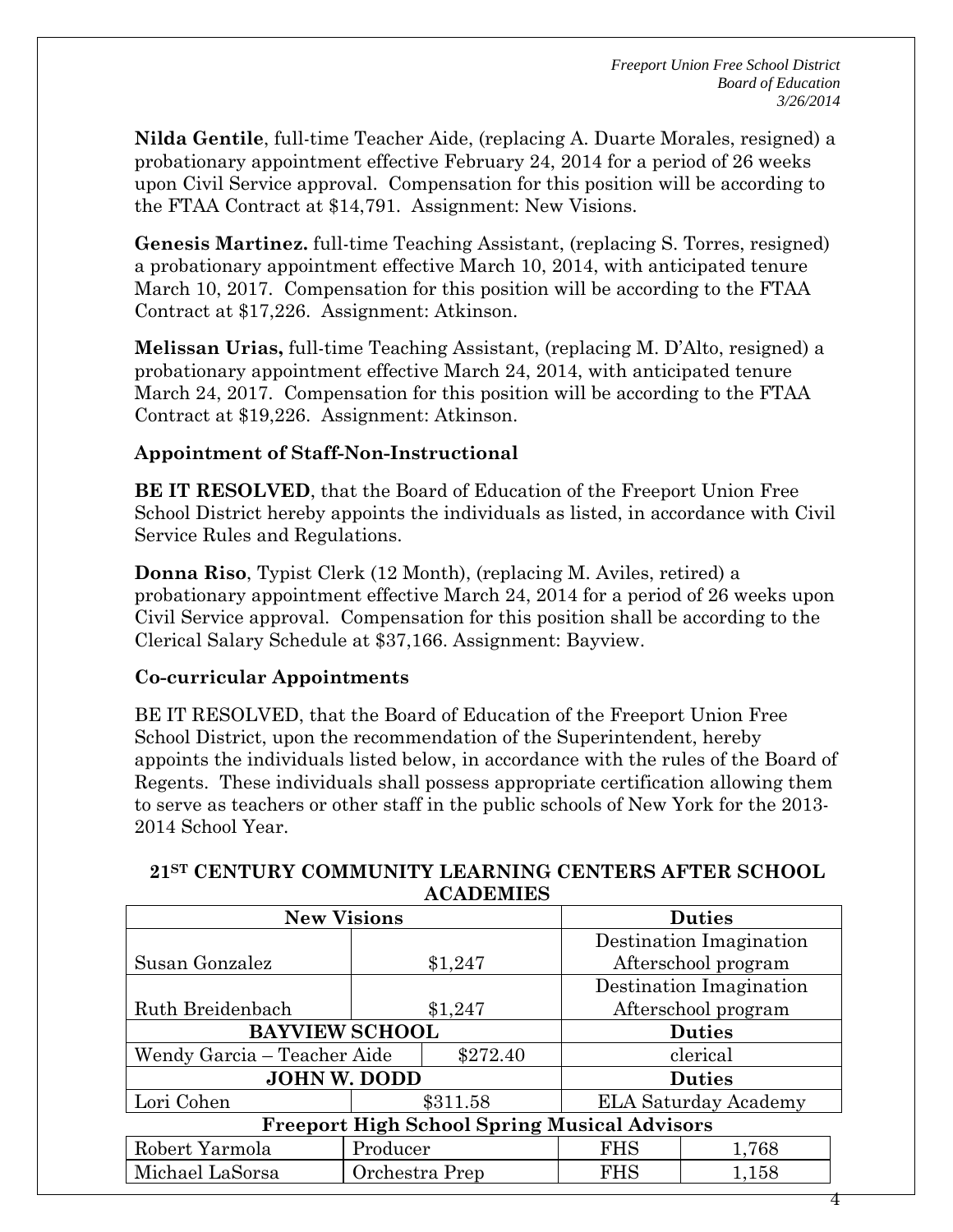| Monique Retzlaff | <b>Musical Director</b>   | <b>FHS</b> | 1,158 |
|------------------|---------------------------|------------|-------|
| Mahendra Morales | Choreographer             | <b>FHS</b> | 1,158 |
| Cathy Rode       | Costume Designer          | <b>FHS</b> | 1.158 |
| Arthur Retzlaff  | <b>Stage Designer</b>     | <b>FHS</b> | 1,158 |
| Arthur Retzlaff  | Set Constructor           | <b>FHS</b> | 1,158 |
| Doug Martines    | <b>Technical Director</b> | <b>FHS</b> | 1,158 |

## **Appointment of Spring Coaching Staff**

**BE IT RESOLVED,** that the Board of Education of the Freeport Union Free School District, hereby appoints the below listed individuals for coaching positions. These individuals shall possess appropriate certification allowing them to serve as coaches in the public schools of New York.

| <b>Coaches Names</b>  | Position                           | <b>Salary</b>           |
|-----------------------|------------------------------------|-------------------------|
| Beathea, Lolita       | Varsity Badminton                  | \$4,595                 |
| Delgado, Roberto      | Varsity Baseball Head              | 6,958<br>\$             |
| DiMartino, Jesse      | Varsity Baseball Asst.             | \$5,004                 |
| Smar, Stephen         | JV Baseball Head                   | \$5,281                 |
| Wynn, Matt            | 7/8 Grade Baseball Head            | 4,021                   |
| Mohrman, Harry        | <b>Boys Varsity Lacrosse Head</b>  | 7,908<br>\$             |
| Fiore, Christopher    | Boys Varsity Lacrosse Asst.        | \$5,803                 |
| Halvorsen Sr. Timothy | Boys JV Lacrosse Head              | 5,628                   |
| Halvorsen Jr. Timothy | Boys JV Lacrosse Asst.             | 5,628<br>\$             |
| Allen, Kevin          | Boys Modified Lacrosse Asst.       | \$4,251                 |
| Torre, Danielle       | <b>Girls Varsity Lacrosse Head</b> | \$7,000                 |
| Wahlers, Diane        | Girls Varsity Lacrosse Asst.       | 5,803<br>\$             |
| DiPalo, Gina          | Girls JV Lacrosse Head             | 4,910<br>$\mathbb{S}^-$ |
| Jones, Meredith       | Girls Modified Lacrosse Head       | \$4,938                 |
| Roberts, Tracie       | Girls Modified Lacrosse Asst.      | \$4,251                 |
| Sekesan, Danielle     | Girls Varsity Softball Head        | 6,958<br>\$             |
| Loper, Kerri          | Girls Varsity Softball Asst.       | \$<br>4,652             |
| Van Nostrand, Greg    | Girls JV Softball Head             | \$5,281                 |
| Lloyd-Forde, Lakisha  | 7/8 Grade Softball Head            | \$<br>4,250             |
| DeBonis, Robert       | <b>Boys Varsity Tennis Head</b>    | \$5,182                 |
| Gilreath, Charles     | <b>Boys Varsity Track Head</b>     | \$7,388                 |
| France, Dexter        | <b>Boys Varsity Track Asst.</b>    | \$5,004                 |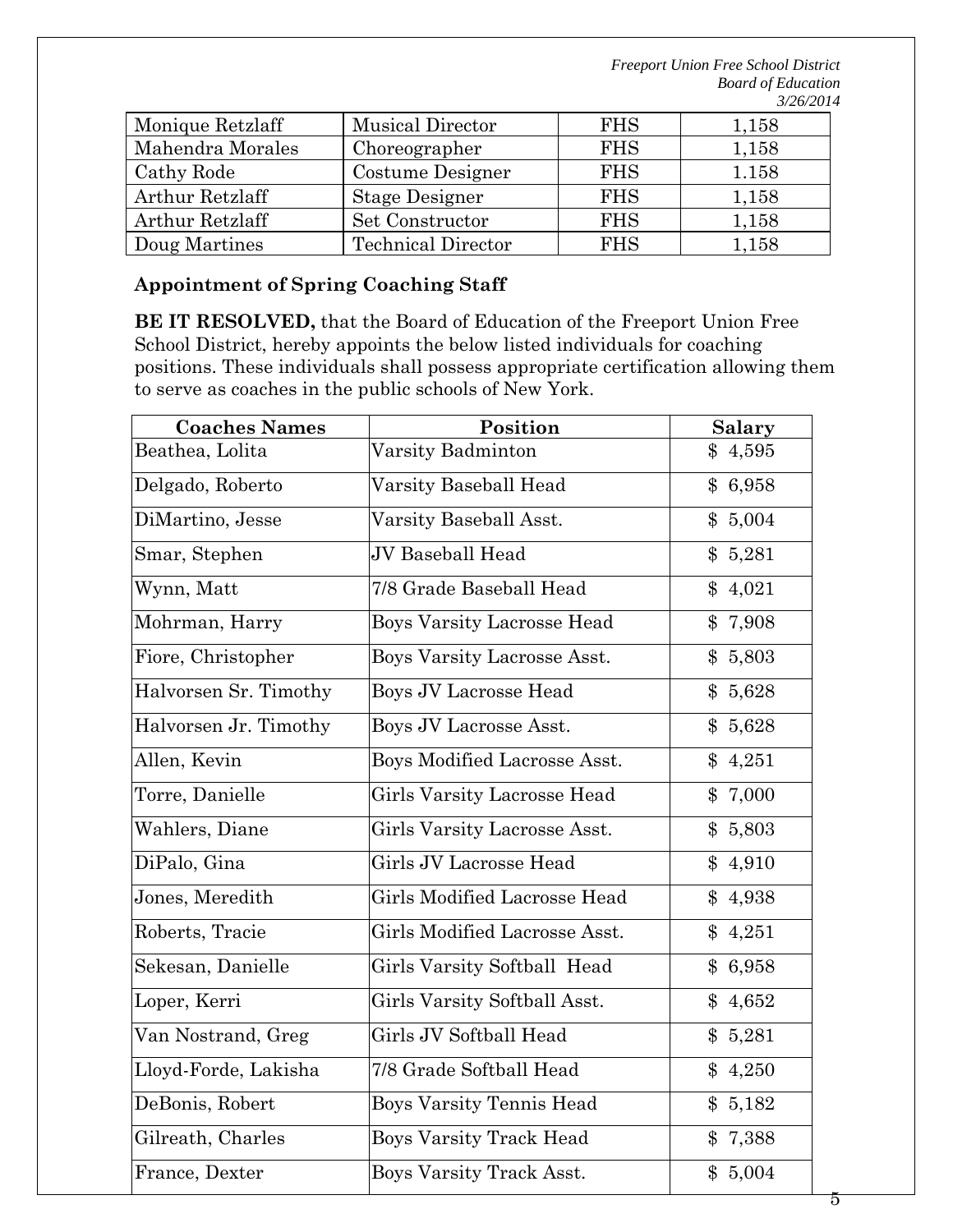| Blount, Eric      | Coed Modified Track Head      | \$4,595 |
|-------------------|-------------------------------|---------|
| Brown, Yvonne     | Coed Modified Track Head      | \$4,250 |
| Yearwood, Felicia | Girls Varsity Track Head      | \$6,958 |
| Scott, Jahn       | Girls Varsity Track Asst.     | \$4,652 |
| Cellan, Russell   | <b>Spring Weight Training</b> | \$2,116 |
| Brown, Keith      | Summer Weight Training        | \$2,116 |
| Zito, George      | <b>Athletic Trainer</b>       | \$6,663 |
| Robert Fallot     | Boys Modified Lacrosse Head   | \$4,673 |
| Michael Cammarota | Girls JV Lacrosse Asst.       | \$3,437 |

### **Appointment of Intramural Coaching Staff**

**BE IT RESOLVED,** that the Board of Education of the Freeport Union Free School District, hereby appoints the below listed individuals for coaching positions. These individuals shall possess appropriate certification allowing them to serve as coaches in the public schools of New York.

| <b>Name</b>        | Position                  | School                | <b>Stipend</b> | <b>Funding Source</b> |
|--------------------|---------------------------|-----------------------|----------------|-----------------------|
| Gilreath, Charles  | Intramurals<br>Instructor | Bayview               | \$2500         | Carol White PEP Grant |
| Thom, Timothy      | Intramural<br>Instructor  | Giblyn                | \$2500         | Carol White PEP Grant |
| Banegas,<br>German | Intramural<br>Instructor  | <b>New</b><br>Visions | \$2500         | Carol White PEP Grant |
| Cellan, Matthew    | Intramural<br>Instructor  | Atkinson              | \$625          | Carol White PEP Grant |
| May, Anthony       | Intramural<br>Instructor  | Atkinson              | \$625          | Carol White PEP Grant |
| DeBonis, Robert    | Intramural<br>Instructor  | Atkinson              | \$625          | Carol White PEP Grant |
| Shelley, Barbara   | Intramural<br>Instructor  | Atkinson              | \$625          | Carol White PEP Grant |
| Pohmer, Patricia   | Intramural<br>Instructor  | Archer                | \$833          | Carol White PEP Grant |
| Smith, Valarie     | Intramural<br>Instructor  | Archer                | \$833          | Carol White PEP Grant |
| Lettson, Karen     | Intramural<br>Instructor  | Archer                | \$833          | Carol White PEP Grant |

## **CSE/CPSE Minutes**

**BE IT RESOLVED,** that the Board of Education of the Freeport Union Free School District hereby accepts the minutes of the meetings of the Committees on Special Education and Preschool Special Education for the following dates: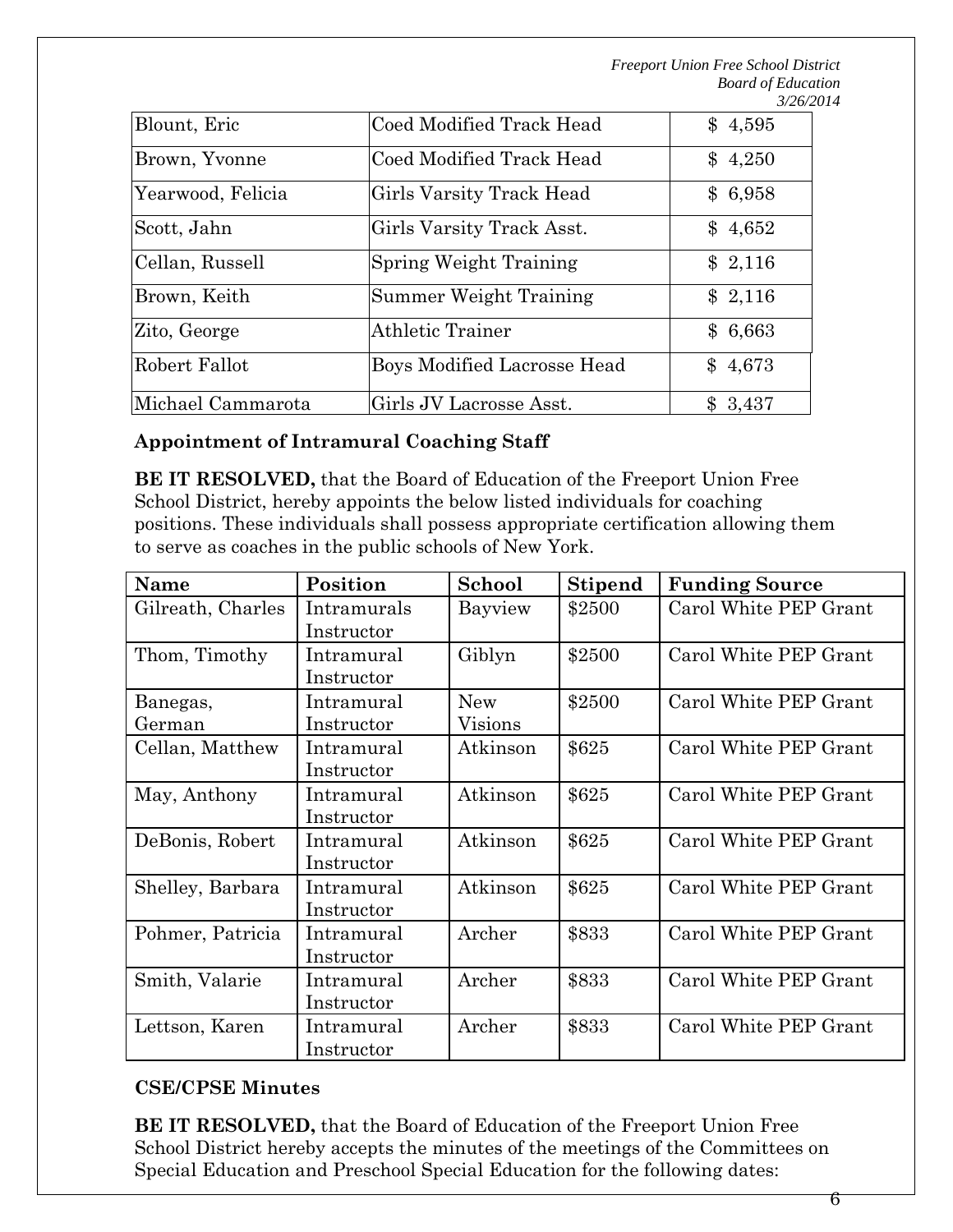November 21, 2013; December 9, 13, 2013; January 7, 8, 10, 13, 15, 30, 2014; February 3, 4, 5, 6, 7, 10, 11, 12, 13, 24, 25, 26, 27, 28, 2014; March 4, 6, 7, 8, 10, 2014.

### **Other Items for Action**

On a motion by Mr. Miller and a second by Ms. Lancaster the following item was approved:

## **Retirement of Staff**

**BE IT RESOLVED,** that the Board of Education of the Freeport Union Free School District hereby accepts the letter of resignation for the purpose of retirement from the following staff member as listed:

**Mary Jane Gould**, Elementary Teacher, effective, close of business June 30, 2014, after serving the children of Freeport for more than 25 years.

**Roberta Ir**, Elementary Teacher, effective, close of business June 30, 2014, after serving the children of Freeport for more than 17 years.

**James Stalzer**, Music Teacher, effective, close of business June 30, 2014, after serving the children of Freeport for more than 27 years.

**Joyce Elias**, Art Teacher, effective, close of business June 30, 2014, after serving the children of Freeport for more than 36 years.

**Victoria Bertrand**, Elementary Teacher, effective, close of business June 30, 2014, after serving the children of Freeport for more than 36 years.

**Andrea Kane**, English Teacher, effective, close of business June 30, 2014, after serving the children of Freeport for more than 34 years.

**Mark Spanier**, English Teacher, effective, close of business June 30, 2014, after serving the children of Freeport for more than 34 years.

**Brenda Gardner**, Elementary Teacher, effective, close of business June 30,

2014, after serving the children of Freeport for more than 29 years.

**Daniel Mulvey**, Health Teacher, effective, close of business June 30, 2014, after serving the children of Freeport for more than 32 years.

**Sandra Morvitz**, Special Education Teacher, effective, close of business June 30, 2014, after serving the children of Freeport for more than 16 years.

**Theresa Markel**, Reading Teacher, effective, close of business June 30, 2014, after serving the children of Freeport for more than 12 years.

**Lucille Curley**, ESL Teacher, effective, close of business June 30, 2014, after serving the children of Freeport for more than 14 years.

**Ellen Mitchell,** Science Teacher, effective, close of business June 30, 2014, after serving the children of Freeport for more than 10 years.

**Janet Rogers**, full-time Teacher Aide, effective, close of business June 30, 2014, after serving the children of Freeport for more than 20 years.

**Bert Silverstein**, full-time Teaching Assistant, effective, close of business June 30, 2014, after serving the children of Freeport for more than 29 years.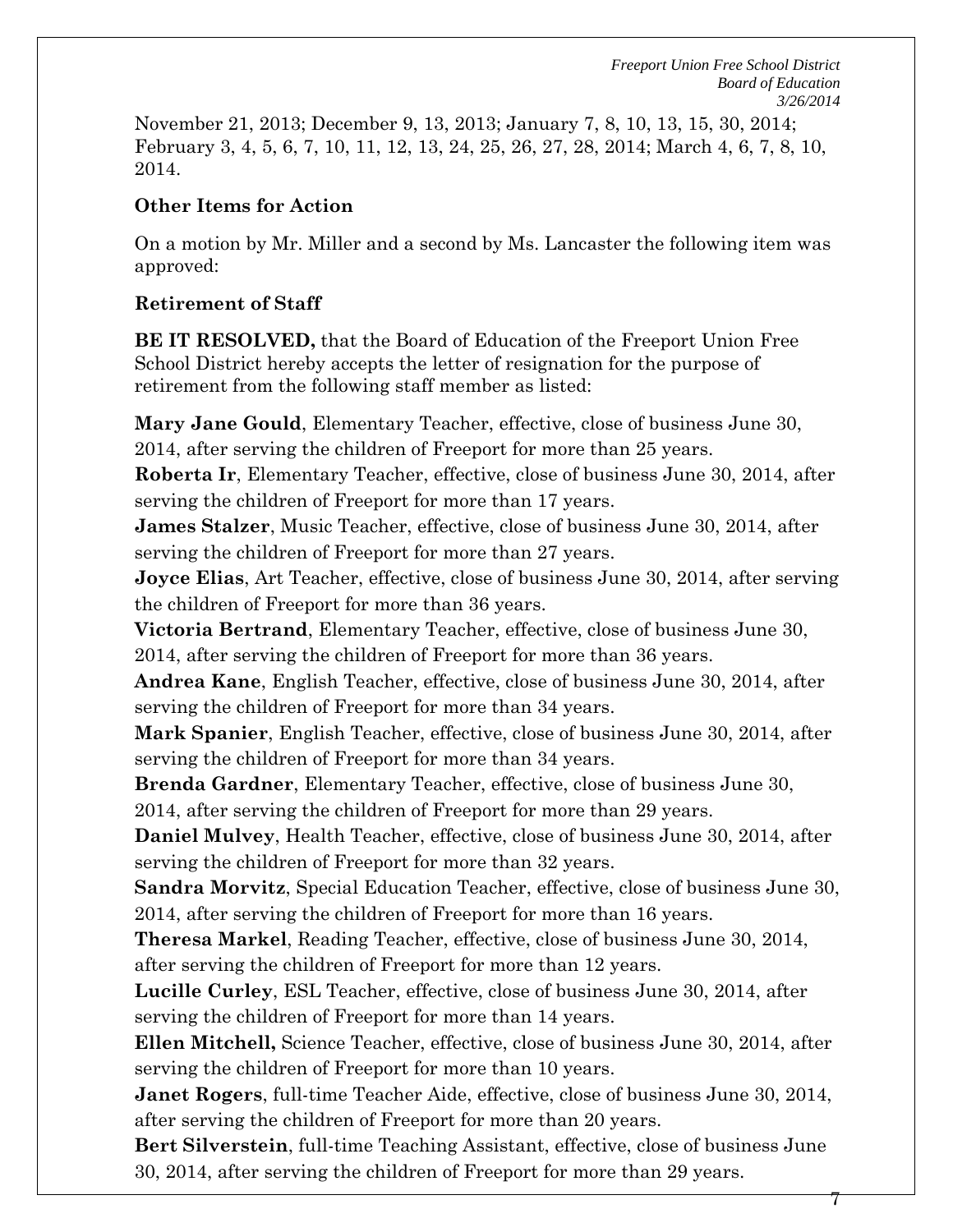**Rochelle McKeen**, full-time Teaching Assistant, effective, close of business June 30, 2014, after serving the children of Freeport for more than 25 years. **Maureen Brown,** full-time Teaching Assistant, effective, close of business June 30, 2014, after serving the children of Freeport for more than 29 years. **Cheryl Ryan**, full-time Teaching Assistant, effective, close of business June 30, 2014, after serving the children of Freeport for more than 21 years. **Michael Stone**, Maintainer, effective, close of business February 28, 2014, after serving the children of Freeport for more than 13 years.

The vote was unanimous, Ellerbe, Lancaster, Miller and Mulé.

On a motion by Mr. Ellerbe and a second by Mr. Miller the following item was approved:

## **Resolution to Approve Student Travel to McGuire – Dix Military Base**

**BE IT RESOLVED,** that the Board of Education of the Freeport Union Free School District hereby authorizes Freeport High School to conduct a field trip on April 5, 6, 7, 2014 to McGuire – Dix Military Base in Fort Dix, New Jersey for NJROTC students for the purpose of Leadership Training in an actual military setting.

**BE IT FURTHER RESOLVED, that said authorization is subject to availability** of chaperones and to Freeport High School's compliance with all insurance, health, safety and financial guidelines as indicated in the Administrative Procedures.

The vote was unanimous, Ellerbe, Lancaster, Miller and Mulé.

On a motion by Ms. Lancaster and a second by Mr. Ellerbe the following item was approved:

# **Approval of Student Travel – College Tour**

**BE IT RESOLVED, BE IT RESOLVED,** that the Board of Education of the Freeport Union Free School District hereby authorizes the Freeport High School to conduct a field trip to Philadelphia, PA, College Park, MD, Washington, DC, Hampton VA, and Bowie MD from April 23rd through April 26th 2014 for the purpose of providing a college tour for students that will visit the University of Pennsylvania, Howard University, The University of Maryland at College Park, Hampton University, Bowie State University, and Georgetown University. Students will also visit Six Flags in Bowie, MD on the return trip.

**BE IT FURTHER RESOLVED,** that said authorization is subject to availability of chaperones and to Freeport High School's compliance with all insurance, health, safety and financial guidelines as indicated in the Administrative Procedures.

The vote was unanimous, Ellerbe, Lancaster, Miller and Mulé.

On a motion by Mr. Miller and a second by Ms. Lancaster the following item was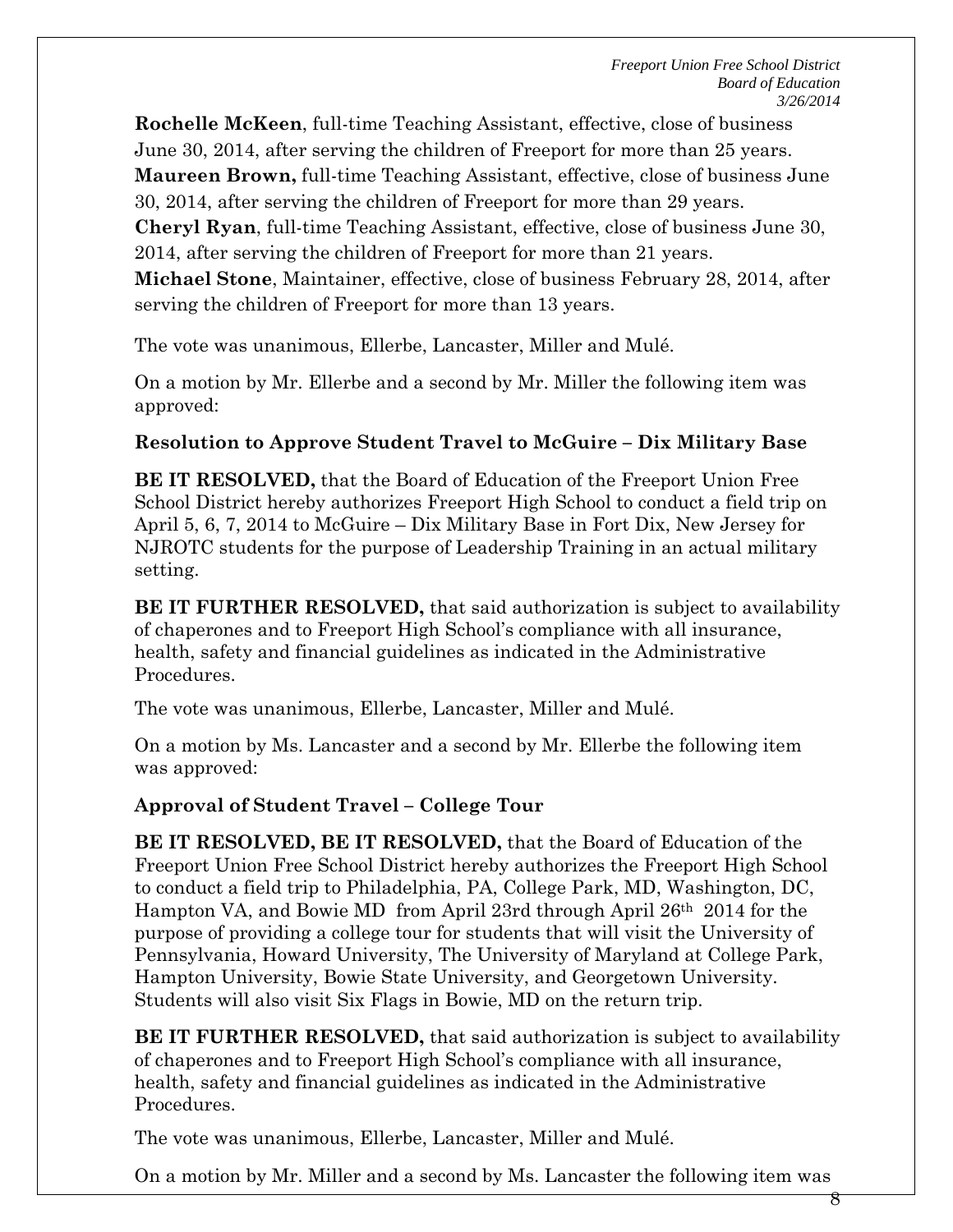approved:

# **Approval of Student Travel - Odyssey of the Mind**

**BE IT ALSO RESOLVED,** that the Board of Education of the Freeport Union Free School District hereby authorizes the Caroline G. Atkinson School to conduct a field trip to Binghamton NY on April 11 and 12, 2014 for the purpose of participating in the Odyssey of the Mind Competition.

**BE IT FURTHER RESOLVED,** that said authorization is subject to availability of chaperones and to the Caroline G. Atkinson School's compliance with all insurance, health, safety and financial guidelines as indicated in the Administrative Procedures.

The vote was unanimous, Ellerbe, Lancaster, Miller and Mulé.

On a motion by Mr. Miller and a second by Ms. Lancaster the following item was approved:

# **Adoption of the 2014-2015 School Calendar**

**BE IT RESOLVED**, that the Board of Education of the Freeport Union Free School District hereby adopts the attached School Calendar for the 2014-2015 school year.



# **Freeport Public Schools 2014-2015 School Calendar**

| August    | 27 & 28                        | Teachers Report – Supt. Conference Days                                        |
|-----------|--------------------------------|--------------------------------------------------------------------------------|
| September | 1<br>$\overline{2}$<br>25 & 26 | Labor Day<br>First Day of School for Students<br>Rosh Hashanah – school closed |
| October   | 13                             | Columbus Day – school closed                                                   |
| November  | 4                              | Superintendent Conference Day – no school for<br>students                      |
|           | 11                             | Veterans Day – school closed                                                   |
|           | $27 - 28$                      | <b>Thanksgiving Recess</b>                                                     |
| Dec/Jan   | $22 - 2$                       | <b>Holiday Recess</b>                                                          |
| January   | 19                             | Martin Luther King Day – school closed                                         |
| February  | $16-20$                        | <b>Winter Recess</b>                                                           |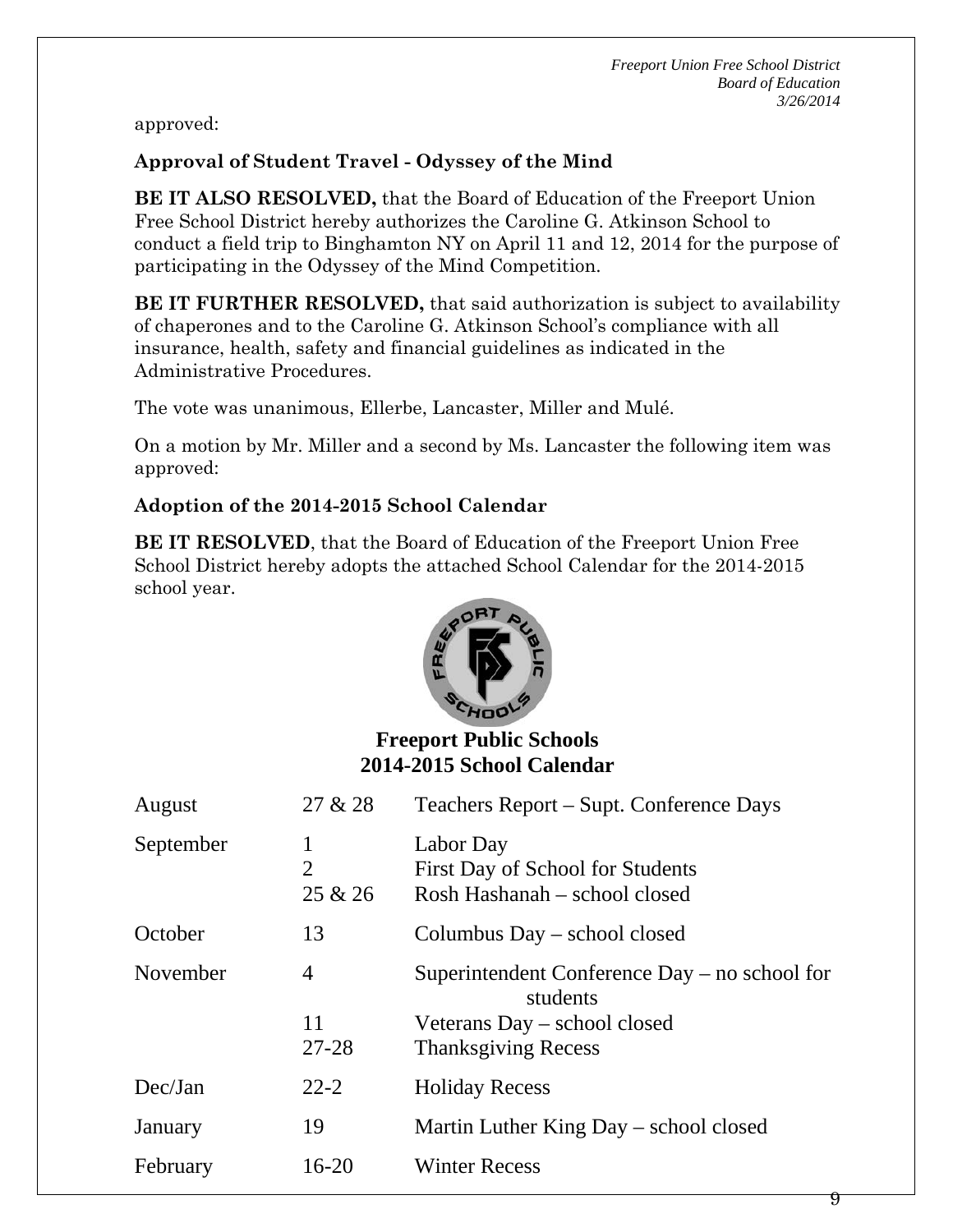April 2-10 Spring Recess

May 22-26 Memorial Day Recess

June 26 Last Day of School for Students

If no snow days are used, school will be closed May 22 and 26.

If 1 snow day is used school will be open May 26 and closed May 22.

If 2 snow days are used, school will be open May 22 and May 26.

Dates of Parent/Teacher Conferences to be announced.

**Additional Emergency Make-Up Days will be used during February and/or April recess.**

The vote was unanimous, Ellerbe, Lancaster, Miller and Mulé.

On a motion by Ms. Lancaster and a second by Mr. Miller the following item was approved:

### **Approval of Consultants**

**BE IT RESOLVED,** that the Board of Education hereby approve the agreement between the following consultant and the Freeport Union Free School District, as per the attached list for; and

**BE IT FURTHER RESOLVED**, that the Board of Education authorizes the Superintendent (or his designee) to execute said agreements on its behalf.

| Consultant                     | <b>Schools</b>         | <b>Services Provided</b>                                         | <b>Total</b> | <b>Funding Source</b>       |
|--------------------------------|------------------------|------------------------------------------------------------------|--------------|-----------------------------|
|                                |                        |                                                                  | <b>Cost</b>  |                             |
| <b>UNITE</b><br>International, | <b>FHS</b>             | Instruct students in the<br>prevention of drunken                | \$4,200      | $21st$ Century<br>Community |
| Inc.                           |                        | driving and texting while                                        |              | Learning Centers            |
| Patrick De                     |                        | driving                                                          |              | Grant                       |
| Grasse                         |                        |                                                                  |              |                             |
| LI Traditions                  | Grade 4<br>New Visions | In-class presentations and a<br>field trip for students to learn | \$5,000      | $21st$ Century<br>Community |
|                                | Bayview                | from local fishermen about<br>local maritime traditions.         |              | Learning Centers<br>Grant   |
| Peter Hayes                    | Columbus,              | Consulting services for new                                      | \$1000       | Title 2a                    |
|                                | Magnet                 | student assignment in the                                        |              |                             |
|                                | Schools                | magnet schools                                                   |              |                             |
| <b>Bruce</b>                   | <b>FHS</b>             | Director FHS Musical                                             | \$3,537      | General Fund                |
| Grossman                       |                        |                                                                  |              |                             |
| Method Test                    | <b>FHS</b>             | Tutoring Services for FHS                                        | \$17,316.    | $21st$ Century              |
| Prep                           |                        | students for the SAT                                             |              | Grant                       |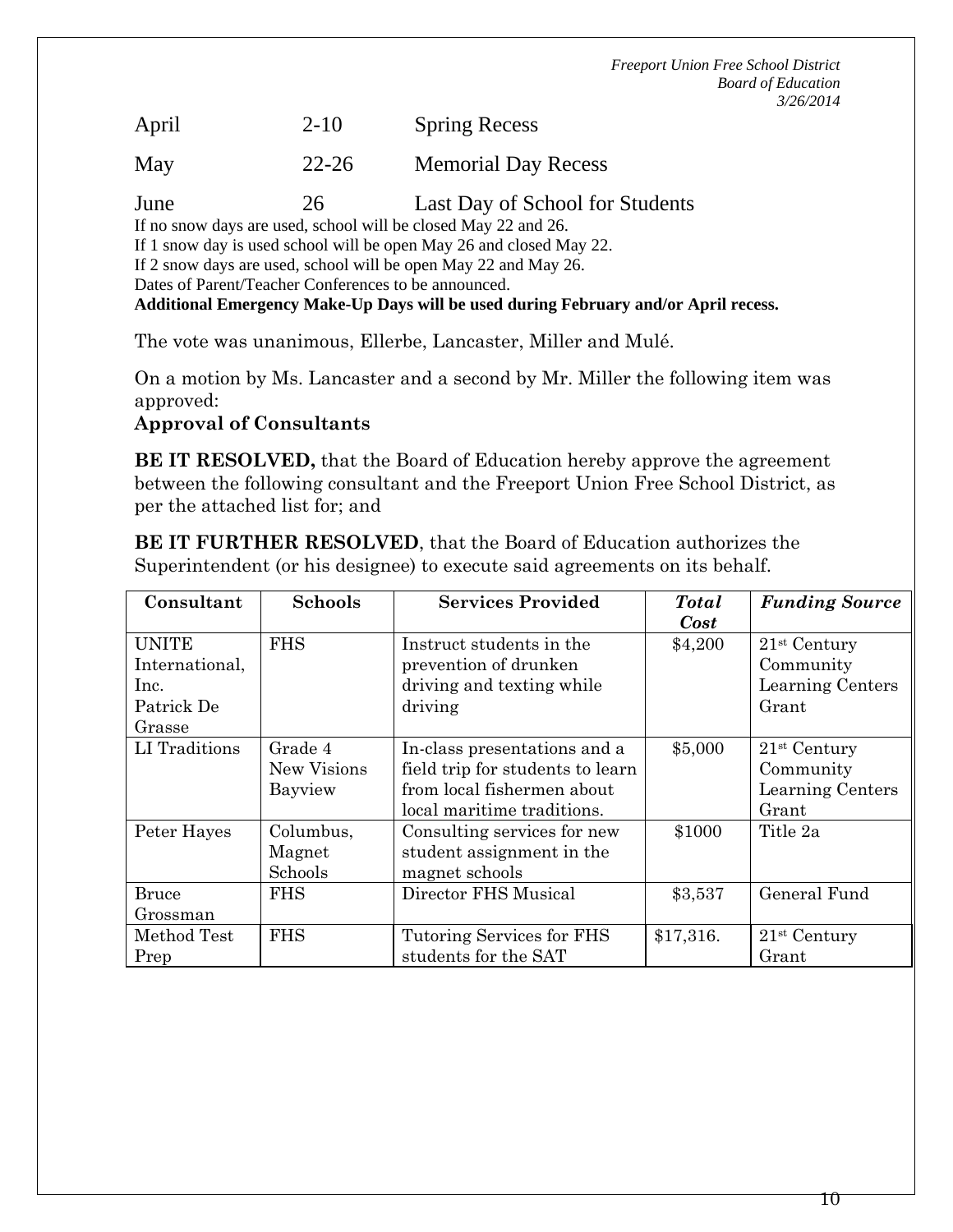|                               |                       | <b>Freeport Union Free School District</b><br><b>Board of Education</b><br>3/26/2014                                                                                                                                                                                                                                                    |            |                                                                    |  |
|-------------------------------|-----------------------|-----------------------------------------------------------------------------------------------------------------------------------------------------------------------------------------------------------------------------------------------------------------------------------------------------------------------------------------|------------|--------------------------------------------------------------------|--|
| Adelphi<br>University         | District-wide<br>K-12 | For Year 1 and Year 2:<br>48 days of STEM Literacy<br>Professional Development;<br>Data Literacy Graduate<br>Level Professional<br>Development Course for 8<br>Principals; Special Education<br>Dual Certification for 6<br>teachers; Application and<br>professional development for<br>National Board Certification<br>for 8 teachers | \$171,220. | Strengthening<br>Teacher and<br>Leader<br>Effectiveness<br>grant 3 |  |
| Freeport<br>Teacher<br>Center | $K-12$                | Professional Development for<br>teachers in the integration of<br>I-pads into the daily<br>curriculum and instruction.                                                                                                                                                                                                                  | \$1,344.   | Strengthening<br>Teacher and<br>Leader<br>Effectiveness<br>grant 3 |  |

The vote was unanimous, Ellerbe, Lancaster, Miller and Mulé.

On a motion by Mr. Miller and a second by Mr. Ellerbe the following item was approved:

## **Acceptance of the Three Year Technology Plan**

**BE IT RESOLVED**, that the Board of Education of the Freeport Union Free School District hereby accepts and approves the Three Year Technology Plan for the years 2014-2017 as attached.

The vote was unanimous, Ellerbe, Lancaster, Miller and Mulé.

On a motion by Mr. Ellerbe and a second by Mr. Miller the following item was approved:

### **Budget Transfers – March, 2014 General Fund**

**BE IT RESOLVED,** that the Board of Education of the Freeport Union Free School District hereby approves the attached Budget Transfer within the General Fund for March, 2014.

The vote was unanimous, Ellerbe, Lancaster, Miller and Mulé.

On a motion by Ms. Lancaster and a second by Mr. Ellerbe the following item was approved:

**Acceptance of a Bid Award - J. W. Dodd Middle School – Boiler Replacement**

**BE IT RESOLVED**, that the Board of Education of the Freeport Union Free School District hereby awards the following bid as listed in the attached Bid Award Report and as recommended in the attached bid recommendation, accepting the lowest responsible bid as per bid specifications.

The vote was unanimous, Ellerbe, Lancaster, Miller and Mulé.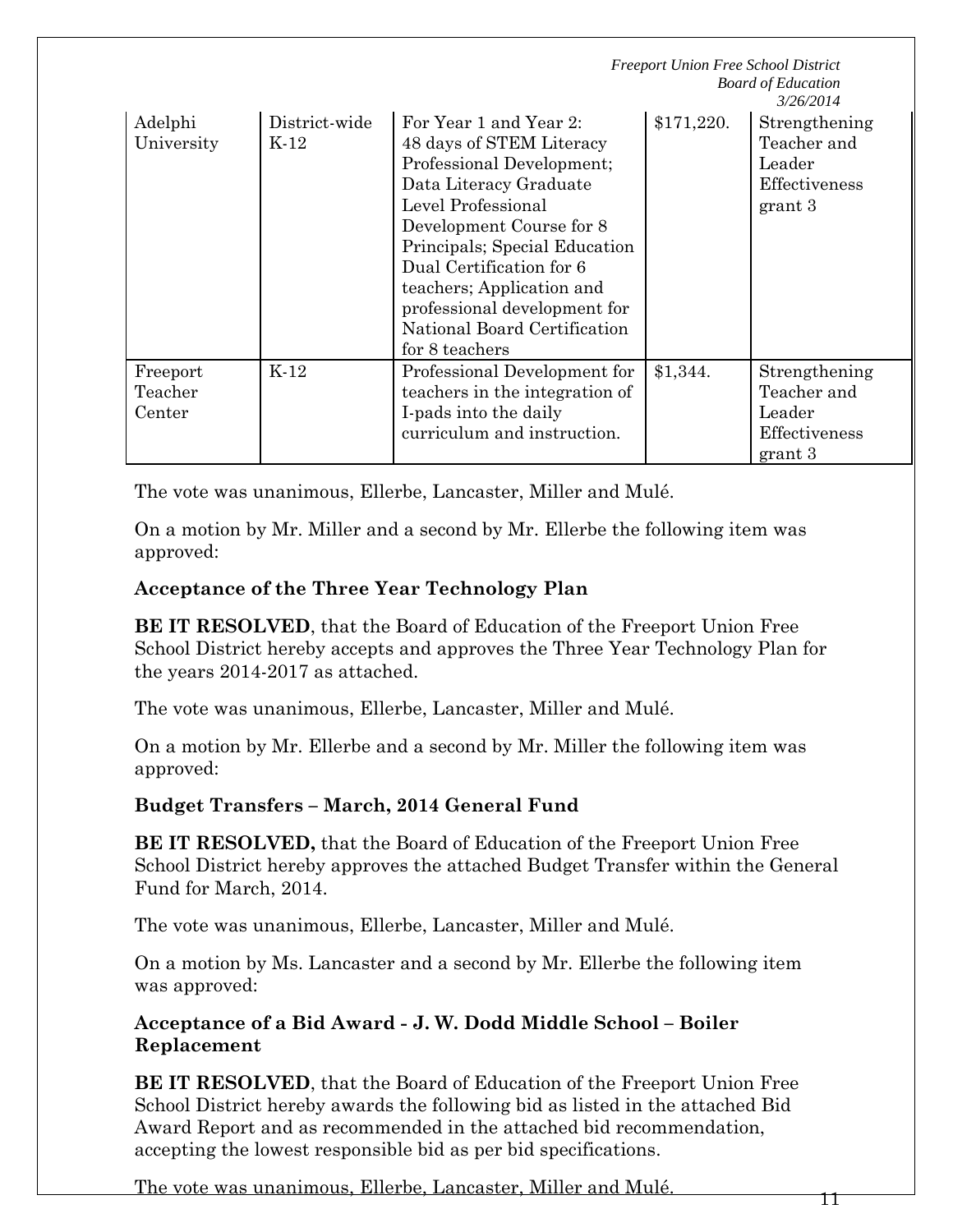On a motion by Mr. Miller and a second by Mr. Ellerbe the following item was approved:

## **Approval of Capital Reserve Funds Projects and Type II Actions**

**WHEREAS,** the Board of Education of the Freeport Union Free School District desires to embark upon certain reserve fund projects, to wit:

- Fire Alarm Upgrade at Archer Street School;
- Auditorium Upgrades at Freeport High School;
- Ceiling Replacement at John W. Dodd Middle and Freeport High School;
- District-wide Toilet Room Renovations, District-wide Window Replacement, District-wide Security Upgrades, District-wide Building Entry Improvements, and District-wide (Drainage, Pavement, Irrigation, etc.) to the following buildings:
	- o Archer Street School
	- o Caroline G. Atkinson School
	- o Bayview Avenue School
	- o Columbus Avenue School
	- o John W. Dodd Middle School
	- o Freeport High School
	- o Leo F. Giblyn School
	- o New Visions School
	- o Administration Building

**WHEREAS,** said capital reserve fund projects are subject to classification under the State Environmental Quality Review Act (SEQRA); and

**WHEREAS,** maintenance or repairs involving no substantial changes in existing structure or facilities are classified as Type II Actions under current Department of Environmental Conservation SEQRA Regulations (Section 6 NYCRR 617.7  $(c)(1)$ ; and

**WHEREAS,** replacement, rehabilitation, or reconstruction of a structure or facility, in kind, on the same site, including upgrading buildings to meet building or fire codes, unless such action meets or exceeds any of the thresholds in section 617.5 of this Part are classified as Type II Actions under the current Department of Environment Conservation SEQRA Regulations (Section 6 NYCR 617.(c)(2); and

**WHEREAS,** the SEQRA Regulations declare Type II Actions to be actions that have no significant impact on the environment and require no further review under SEQRA; and

**WHEREAS,** the Board of Education, as the only involved agency, has examined all information related to the capital improvement projects and has determined that the capital improvement projects for:

- Fire Alarm Upgrade at Archer Street School
- Auditorium Upgrades at Freeport High School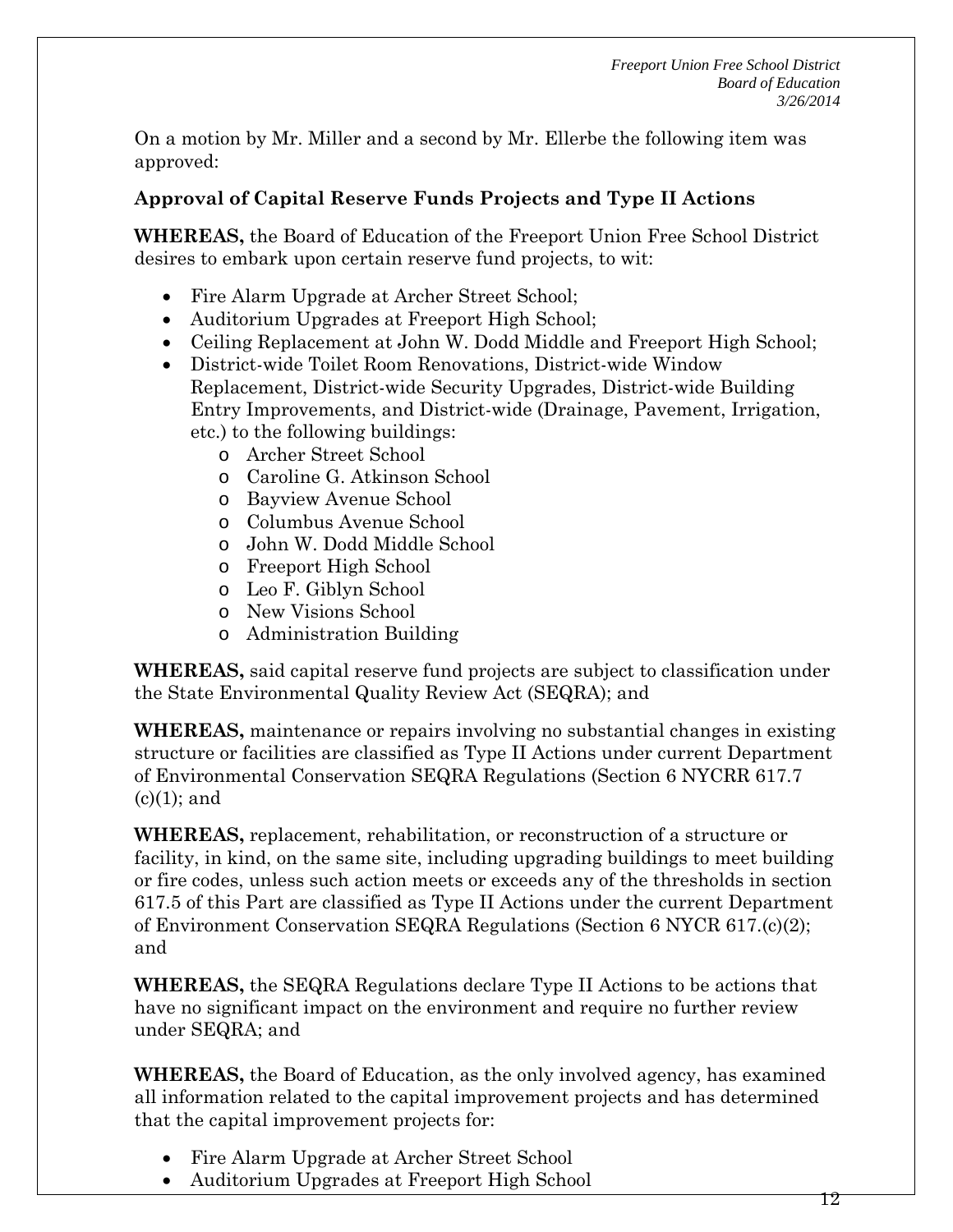- Ceiling Replacements at John W. Dodd Middle School and Freeport High School
- District-wide Toilet Room Renovations, District-wide Window Replacements, District-wide Security Upgrades, District-wide Building Entry Improvements, and District-wide Grounds Improvements (Drainage, Pavement, Irrigation, etc.) to the following buildings:
	- o Archer Street School
	- o Caroline G. Atkinson School
	- o Bayview Avenue School
	- o Columbus Avenue School
	- o John W. Dodd Middle School
	- o Freeport High School
	- o Leo F. Giblyn School
	- o New Visions School
	- o Administration Building

are classified as Type II actions, which require no further review under SEQRA, pursuant to Section 617.5 (c) (1) and 617.5 (c) (8) of the SEQRA regulations;

**NOW, THEREFORE, BE IT RESOLVED,** that the Board of Education of the Freeport Union Free School District, hereby declares itself lead agency in connection with the requirements of the State Environmental Quality Review Act (SEQRA); and

**BE IT FURTHERE RESOLVED,** that the Board of Education of the Freeport Union Free School District, hereby shall forward an official copy of this Resolution to the New York State Education Department together with a copy of the Project Review Exemption based on the Letter of Resolution to the New York State Office of Parks, Recreation and Historic Preservation in connection with its request for approval of the above-described projects from the New York State Education Department.

The vote was unanimous, Ellerbe, Lancaster, Miller and Mulé.

On a motion by Mr. Ellerbe and a second by Ms. Lancaster the following item was approved:

## **Approval of a Proposition to Use Capital Reserve Funds**

**BE IT RESOLVED,** that the Board of Education of the Freeport Union Free School District, hereby authorizes the following proposition to be submitted to the voters of the Freeport Union Free School District on May 20, 2014:

The Board of Education of the Freeport Union Free School District is hereby authorized to expend the sum of \$1,200,000 representing monies from the Capital Reserve Fund established in March 2009 for the following purposes:

- Archer Fire Alarm Upgrade
- FHS Auditorium Upgrades
- District-Wide Bathroom Renovations
- District-Wide Ceiling Replacement